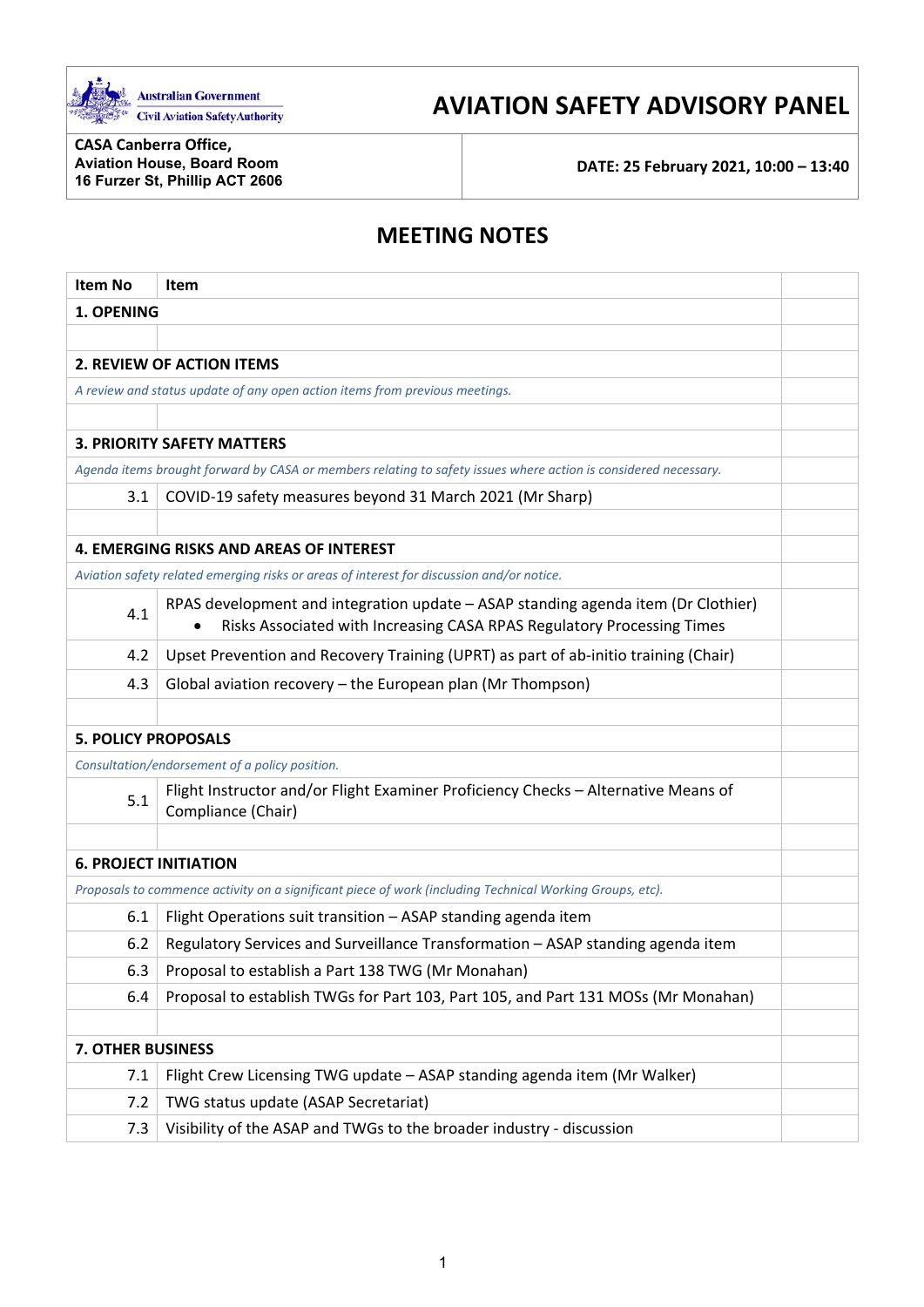## **1. OPENING**

The Chair welcomed all Aviation Safety Advisory Panel (ASAP) members to the first meeting of the Panel for 2021.

Mr Ray Cronin and Mr John Gissing joined the meeting via videoconference.

The Minutes of the previous meeting were approved by the Panel.

## **2. REVIEW OF ACTION ITEMS**

Action items from the previous meeting were reviewed and are recorded at **Attachment 1** and, where appropriate, below.

## **2017-2/2 – Closed.**

Mr Monahan advised the Panel that CASA continued to pursue the recognition of foreign simulators and noted that the COVID-19 pandemic enabled the opportunity to test the process. CASA is committed to taking applications to recognise a foreign simulator on a case-by-case basis. Mr Monahan noted that the goal is to have operators supply third-party audits to CASA which will meet CASA's requirements. The potential cost impost of audits and surveillance activity of foreign simulators which required CASA presence was also discussed. Mr Monahan advised that CASA would ensure as many regulatory activities would be conducted in the one trip.

## **2018-1/1 – Closed.**

The Panel discussed the skilled personnel shortage could approach the industry quicker than anticipated as many personnel have left the industry during the pandemic. Mr Walker advised that CASA received 65 applications for its Aircraft Maintenance Engineer (AME) scholarship which may indicate some level of interest in the LAME pathway. Mr Gissing also raised concern on the shortage and noted that there is a lack of data and suggested a survey be conducted which informed the industry where the shortages are. Mr Walker noted that CASA has some contemporary data through personnel licensing which could provide an answer to some of the issues. Mr Thompson raised the issue that CASA's data on LAMEs does not reflect currency as it does not show which LAMEs have left the industry and what gap in skills exists. The Panel discussed that the potential skills shortage remains to be seen as an aviation safety issue, however would require the appropriate data before making that determination. The Panel recommends CASA retrieve the numbers of skilled aviation personnel through its personnel licensing database and any other demographic analysis as appropriate and present findings to the ASAP. The ASAP also agreed to add 'Issues arising from shortages of skilled aviation personnel' as a standing agenda item.

## **2019-1/5 – In progress.**

Mr Walker advised that there were senior management changes at the Australian Skills Quality Authority (ASQA) and CASA is set to engage with ASQA in March. The Panel reiterated previous comments that if the government is providing funding for a specific outcome (i.e. more skilled aviation personnel), then the funding should be linked to a license as opposed to a diploma. CASA is to provide an update to the ASAP at the next meeting.

## **2020-2/1 – Closed.**

Mr Monahan advised that CASA supports the use of simulators for IFR training using ground-based navigation aids but noted that it would depend on the sophistication of the simulator. He also informed the Panel that CASA is open to entertain the use of lower-tech simulators with a discussion on the gap in training but noted that operators will need to approach CASA to offer an alternate means of compliance and added that they are encouraged to do so. The Panel discussed the need to communicate with operators that they are encouraged to offer alternate means of compliance as those in general aviation may be unfamiliar with that approach. CASA will work on expanding educative communications on the topic.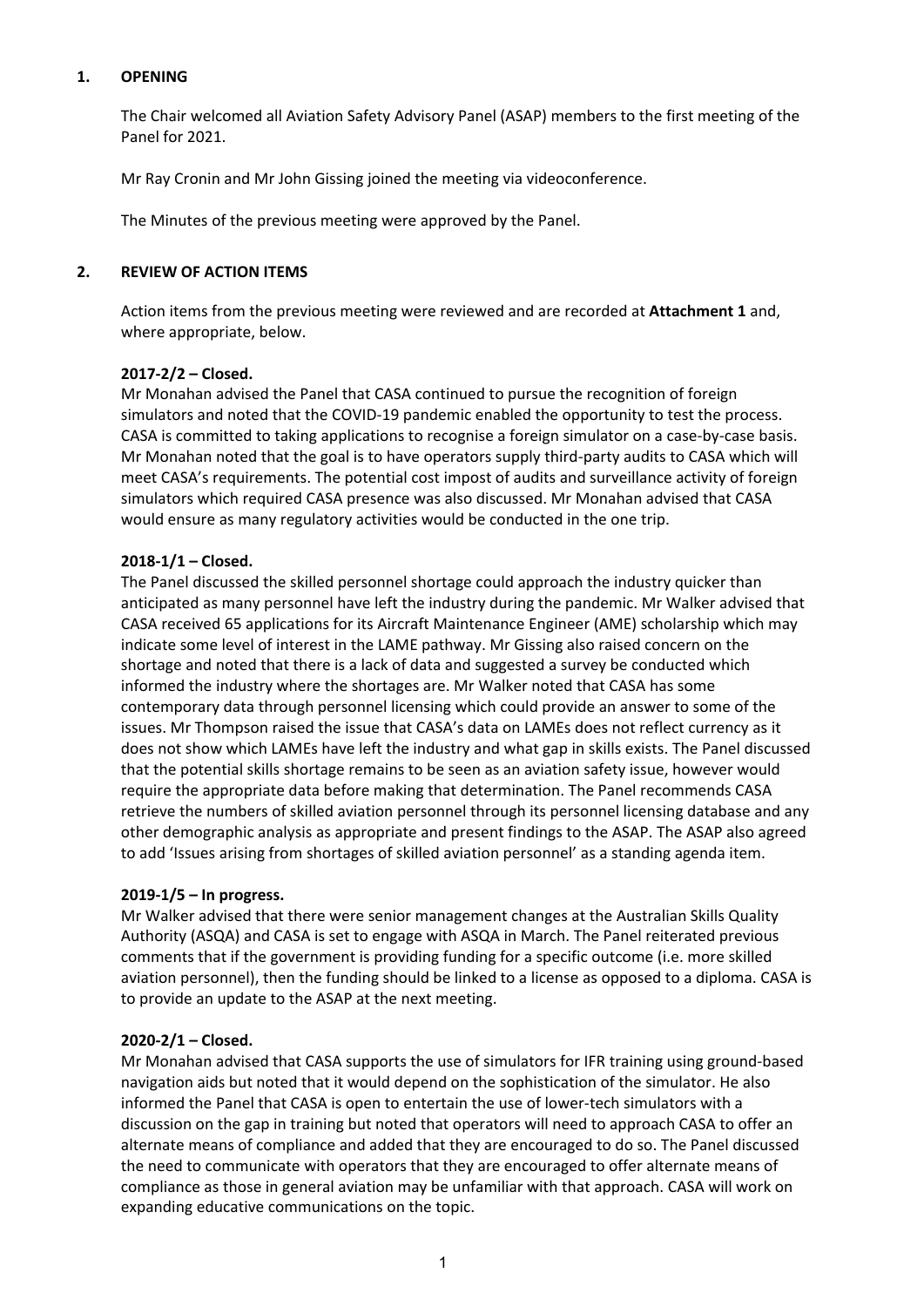## **2020-3/1 – In-progress.**

Mr Monahan advised that the topic of Unmanned Traffic Management (UTM) and the Australian strategic framework for airspace is fast moving and noted work has been conducted through the National Policy on Emerging Aviation Technologies (NEAT). Mr Simon Moore (Department of Infrastructure, Transport, Regional Development, and Communications, DITRC) advised that there will be a national strategic airspace policy issues paper and a draft of the National Australian Airspace Policy Statement out for public consultation. He added that there will be a finalised NEAT policy statement. Mr Moore stated that the policy consultations and finalisations will aid CASA to inform the future airspace regulatory framework. Mr Monahan informed the Panel that CASA will be able to work on the airspace framework once the policies have been finalised by the government. The ASAP request a briefing by CASA on the strategic and regulatory framework for airspace when the information becomes available.

## **2020-3/3 – In-progress.**

This action item was discussed in agenda item 7.1.

## **2020-4/1 – Closed.**

This action item was discussed in agenda item 6.3.

## **3. PRIORITY SAFETY MATTERS**

## **3.1 COVID-19 safety measures beyond 31 March 2021**

Mr Sharp raised concern as he noted operators had been informed by CASA Officers that there will be no extensions to the omnibus COVID-19 relief exemption which alleviated certain Training and Checking requirements – CASA EX57/20. It is currently scheduled to expire on 31 March 2021. Mr Monahan confirmed with the Panel that if operators were told there would not be any consideration of an extension to the exemption, this was incorrect. He added that CASA does not have an appetite to move the expiration date of EX57/20 past 31 March 2021, so Australia remained in-sync with other National Aviation Authorities (NAAs). However, he advised that any further alleviations through exemptions can be determined on a case-by-case basis as CASA acknowledges some of the challenges industry is facing with closed international borders and temporary domestic border changes. Mr Walker informed the Panel that CASA was aware of the implications of a blanket cessation of EX57/20 and have been developing a pathway for those who have their Examiner Proficiency Check (EPC) expiring. He added that through this process, CASA has reviewed the way EPCs are conducted and are developing a pathway for examiners to potentially maintain currency without the aircraft component of the EPC. The ASAP were encouraged by CASA's flexibility and supported its efforts to develop pathways to assist industry examiners.

## **4. EMERGING RISKS AND AREAS OF INTEREST**

## **4.1 RPAS development and integration update – Risks associated with increasing CASA RPAS regulatory processing times**

Dr Clothier informed the Panel that there is an increased demand of RPAS regulatory applications which has created a backlog at CASA. As a result, industry is concerned about the potential for the backlog to create conditions for non-compliance and therefore safety implications. Dr Clothier acknowledged the resourcing challenges CASA may experience and suggested that it could brief industry on its strategy to manage the risks associated with the backlog of applications. Mr Monahan advised that CASA is aware of the issues and acknowledged it will need to add resources to create extra capacity, specifically noting the loss of the key JARUS SORA resource. He added that a complication associated with reviewing applications is that the *Civil Aviation Act 1988* states that CASA cannot provide an approval without someone reviewing an application. The Panel discussed the benefits of industry expertise assisting CASA to develop JARUS SORA standard scenarios and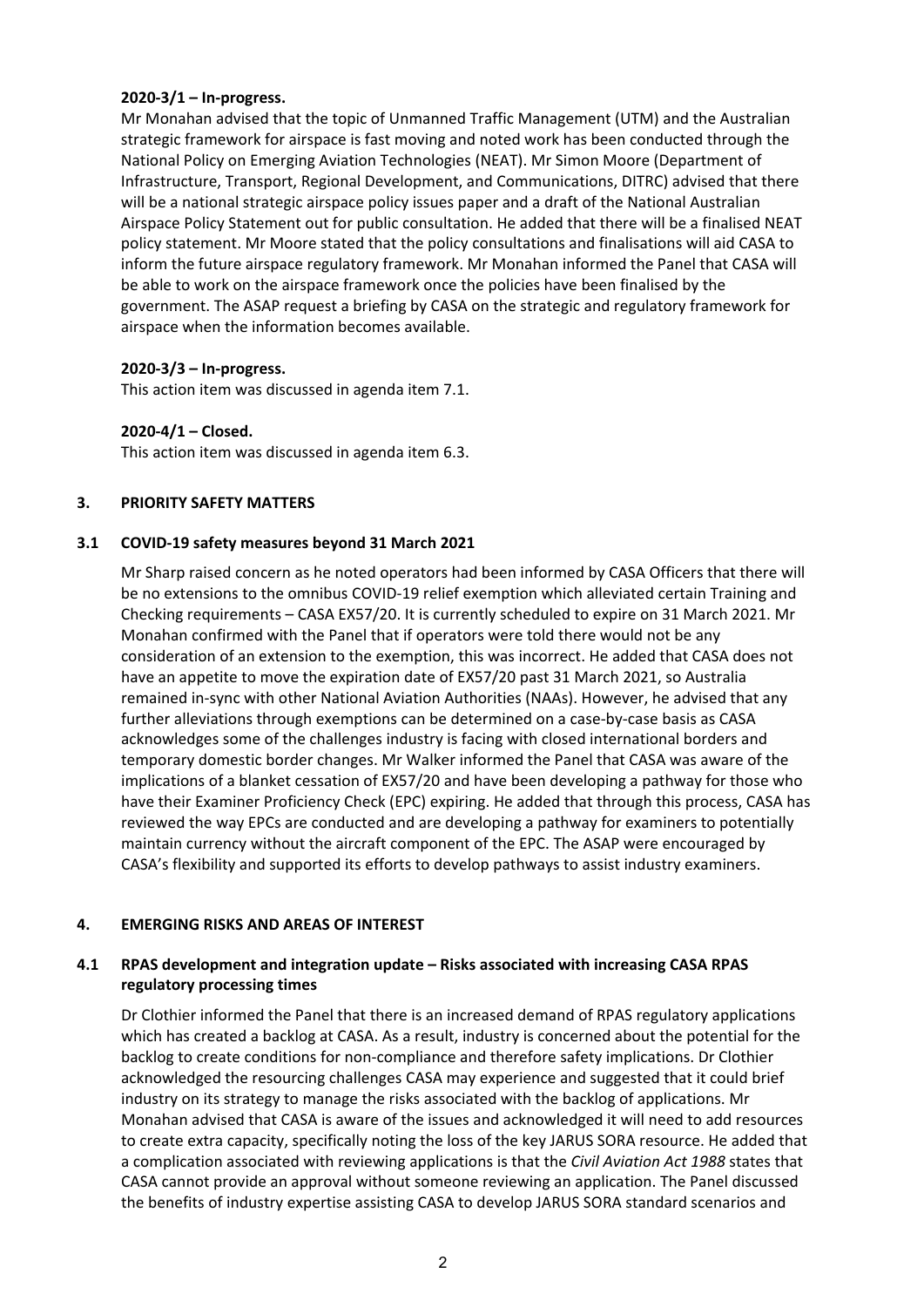therefore agreed to establish a TWG, with the Secretariat to develop tasking instructions with Dr Clothier.

| Action /              | The ASAP:                                                                     |
|-----------------------|-------------------------------------------------------------------------------|
| <b>Recommendation</b> |                                                                               |
|                       | <b>Agrees</b> to establish a TWG to engage on JARUS SORA scenarios. The       |
|                       | Secretariat is to work with Dr Clothier to develop tasking instructions to be |
|                       | shared with the Panel.                                                        |
|                       |                                                                               |

## **4.2 Upset Prevention and Recovery Training (UPRT) as part of ab-initio training**

The Chair informed the Panel that he has had discussions with flights schools regarding work CASA has conducted on wing-drop stalls. He noted that there appears to be a divide on what is taught at flight schools and the emphasis that is put on airlines in relation to Upset Prevention and Recovery Training (UPRT). The Panel discussed that accidents resulting from a Loss of Control In-flight (LOC-I) event is one of the leading causes of fatalities in commercial aviation globally. Additionally, the Panel discussed that while there is no specific data for general aviation, it is generally suggested that an accident resulting from a LOC-I event is also a leading cause of fatalities for the sector. The Chair advised that ICAO has developed harmonised training requirements for flight crews that address and mitigate LOC-I events which involves UPRT. He added that there is not a lot of guidance material on UPRT for general aviation flight schools and therefore proposed CASA expands the focus of UPRT into ab-initio pilot training programs, initially through information and guidance material. Mr Awad supported UPRT but noted that it should be conducted under certain conditions as many flight schools would not have suitable aircraft to conduct the training. He added that there would not be a lot of currently qualified flight instructors to teach UPRT. The Chair suggested that it is important that all flight schools across the industry have access to the latest information on UPRT. Mr Sharp supports the recommendation stipulated in the paper but emphasised that it should be conducted in simulators as opposed to in aircraft. He added that the training could be phased in the MOS with the different standards associated with the different licences.

Mr Monahan discussed that the topic is broad and suggested continuing the discussion with the ASAP and internally at CASA. Ms Fleming enquired about the use of simulators to conduct the training. Mr Monahan suggested there is a risk that the simulator cannot accurately simulate the outcome causing a negative transfer of skills however acknowledged techniques could be taught using simulators prior to continuing training in aircraft.

The ASAP strongly recommends CASA works with industry on ways to expand the focus of UPRT in ab-initio pilot training.

| Action /              | The ASAP:                                                                       |  |
|-----------------------|---------------------------------------------------------------------------------|--|
| <b>Recommendation</b> |                                                                                 |  |
|                       | <b>Strongly recommends</b> CASA works with industry on ways to expand the focus |  |
|                       | of Upset Prevention and Recovery Training (UPRT) in ab-initio pilot training.   |  |

## **4.3 Global aviation recovery – the European plan**

Mr Thompson advised the Panel that the European Union Aviation Safety Agency (EASA) reviewed their COVID-19 safety plan and provided the paper and associated documents for ASAP member information. The ASAP noted the information.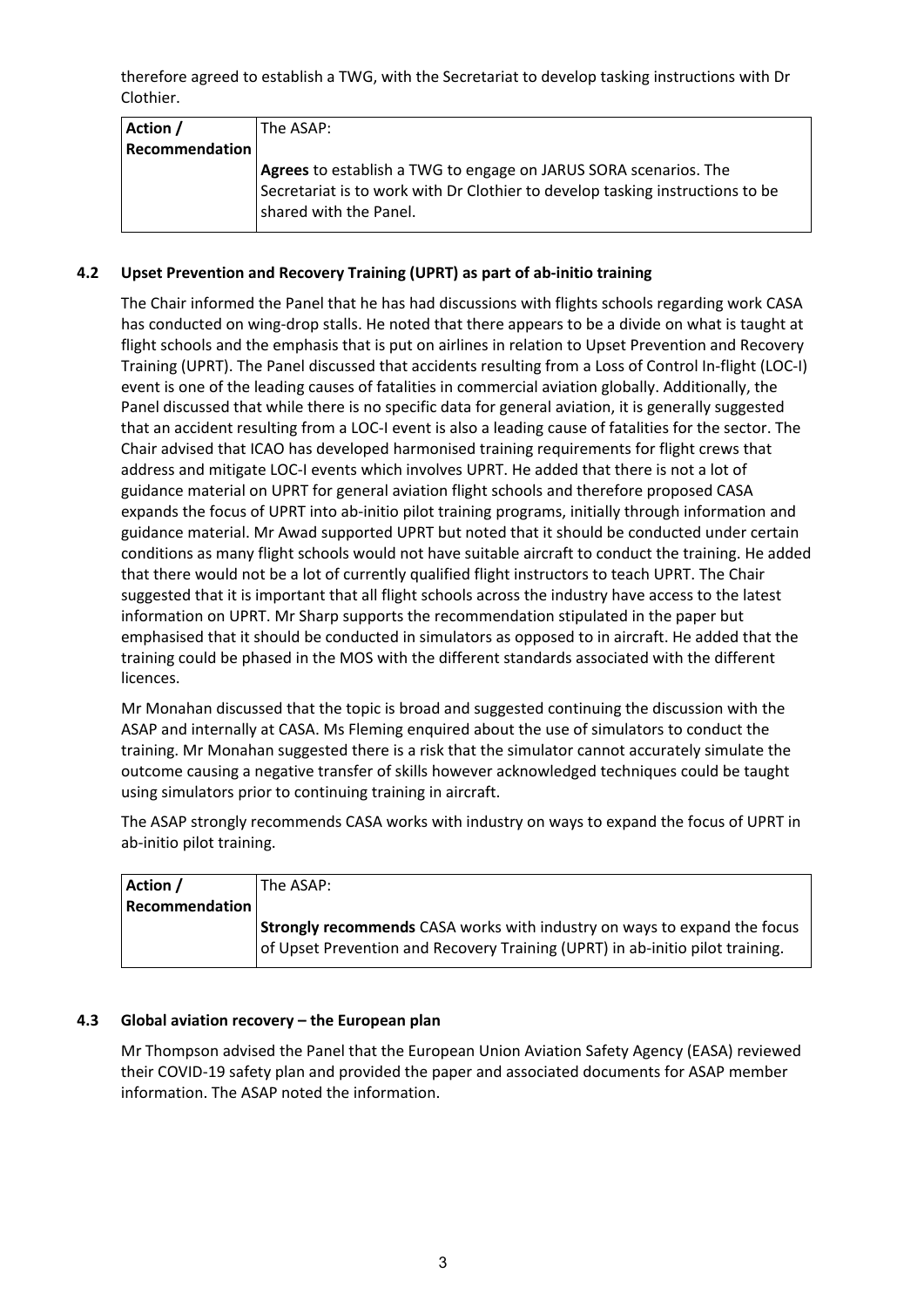## **5. POLICY PROPOSALS**

## **5.1 Flight Instructor and/or Flight Examiner Proficiency Checks – Alternative Means of Compliance**

The Chair discussed the notion that continued professional development of flight instructors and flight examiners is likely to enhance safety. Currently, CASA renews these ratings by testing that the holder continues to demonstrate competence through proficiency checks. He proposed that there is opportunity for CASA to continue to enhance safety through professional development opportunities for flight instructors and flight examiners by alternative means of rating renewal. He added that this method of renewal is utilised by other regulators, such as the Federal Aviation Administration (FAA) in the United States. The Panel were supportive of this proposal, with Mr Cronin adding that multiple renewals are viewed as a waste of time for both industry and CASA officers and that there is much more value in educational courses. The Panel also noted that there is potential for a significant cost/benefit improvement of alternate means of renewal, such as seminars, from a CASA resourcing perspective. The Panel also discussed that in recent years there has been a strong focus on training and checking, with the emphasis on training and suggested that this could be applied for rating renewals. Mr Monahan agreed that there is value in education courses and added that CASA would like to explore the options such as establishing a trial but would need to determine its scope and the specific education course required. Mr Walker added the proposal has linkages with the potential changes of the construct of the EPC.

| Action /       | The ASAP:                                                                                                                                                                                                                                                                                                 |
|----------------|-----------------------------------------------------------------------------------------------------------------------------------------------------------------------------------------------------------------------------------------------------------------------------------------------------------|
| Recommendation |                                                                                                                                                                                                                                                                                                           |
|                | Supports the use of alternative means of flight instructor and flight examiner<br>rating renewals through professional development opportunities, such as<br>seminars, which is likely to enhance safety. The ASAP also noted that this<br>method of renewal is used by other regulators such as the FAA. |
|                | <b>Requests</b> CASA to explore a different construct for flight instructor and flight<br>examiner rating renewals to achieve the same safety outcome.                                                                                                                                                    |

## **6. PROJECT INITIATION**

## **6.1 Flight Operations Regulations Transition (ASAP Standing Agenda Item)**

Mr Walker briefed the Panel on the progress of the flight operations regulations. He advised that the final Manuals of Standards (MOSs) were made and the consequential, application, transitional and savings (CATS) regulations were awaiting sign off. He added that there was a lot of work in developing the guidance material for industry, training packages for staff, and the planning of a series of roadshows for industry. The Chair enquired if CASA had received any feedback from industry about the commencement date of 2 December 2021. Mr Monahan advised the Panel that it appears some operators view the commencement date as too far away to be concerned about given other priorities. He added CASA's primary effort is going into ensuring industry understand what they required from the first day of commencement and beyond. Mr Monahan also acknowledged that there may be some operators who may struggle to meet the commencement date.

Mr Monahan advised that training for industry will occur between April and June 2021. Ms Fleming raised concern that if templates and sample manuals are not available for operators until the middle of the year, this would effectively mean operators only have six months to implement. Mr Walker acknowledged this and noted that CASA is aware that there is a tight timeline and assured the Panel that there is a lot of work to assist industry.

## **6.2 Regulatory Services and Surveillance Transformation (RSST) (ASAP Standing Agenda Item)**

This agenda item was deferred.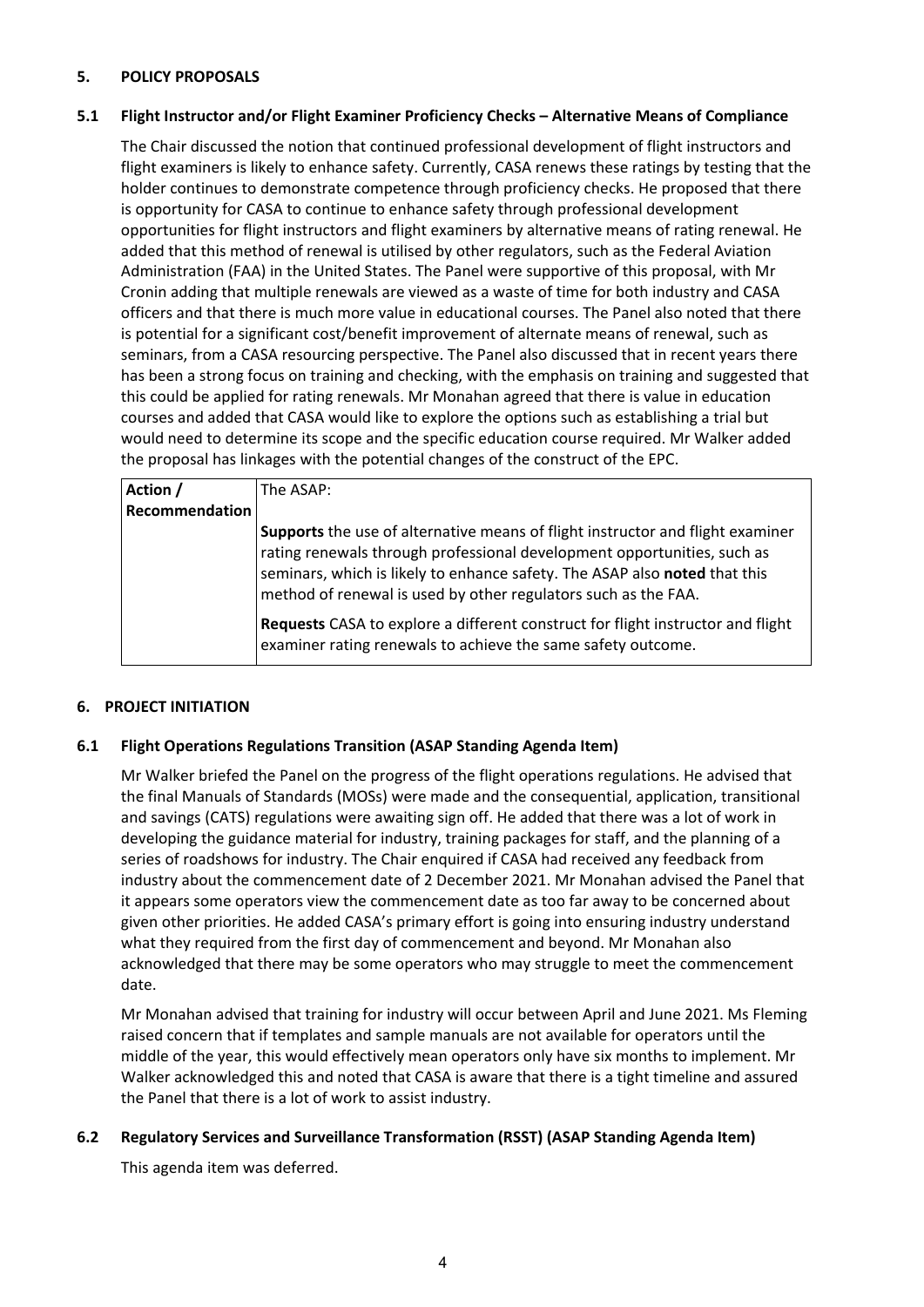## **6.3 Proposal to establish a Part 138 TWG**

The Chair discussed the history of the Part 138 MOS TWG who provided their final advice on the Part 138 MOS to the ASAP in October 2020. He noted that in the ASAP's consideration of the TWG report, the Panel agreed that the TWG's concerns which resulted in their dissent to endorse the MOS were primarily on matters outside of the scope of the MOS. He added that in the Panel's advice to the DAS, it requested a commitment from CASA to continue engaging with the Part 138 TWG. This engagement is to improve the MOS further and address the other areas of concern raised by the TWG regarding the Part 138 regulations generally.

The Panel supported the proposed tasking instructions and agreed to establish the Part 138 TWG.

| Action /       | The ASAP:                                                        |  |  |
|----------------|------------------------------------------------------------------|--|--|
| Recommendation |                                                                  |  |  |
|                | (1) Agrees to establish a Part 138 TWG and supports the proposed |  |  |
|                | tasking instructions.                                            |  |  |

## **6.4 Proposal to establish TWGs for Part 103, Part 105, and Part 131 MOSs**

Mr Monahan discussed the rationale for shifting the consultation process for the Part 103, Part 105 and Part 131 MOSs. Previously, CASA proposed to directly engage with the relevant sectors outside of the ASAP however it desires to keep the standards development consultation process consistent throughout all of the projects.

The ASAP supported the proposed tasking instructions and agreed to establish all three TWGs.

| Action /              | <b>IThe ASAP:</b>                                                                                                                                      |
|-----------------------|--------------------------------------------------------------------------------------------------------------------------------------------------------|
| <b>Recommendation</b> |                                                                                                                                                        |
|                       | (1) Agrees to establish TWGs for the Part 103 MOS, the Part 105 MOS,<br>and the Part 131 MOS; and supports all three proposed tasking<br>instructions. |

## **7. OTHER BUSINESS**

## **7.1 Flight Crew Licensing TWG update (ASAP Standing Agenda Item)**

The Chair discussed that the TWG was established to determine resolutions of pain-points being experienced by industry associated with flight crew licensing. One of the primary pain-points outlined by the TWG were issues surrounding the Flight Examiner Rating (FER). He added that the former Director of Aviation Safety (DAS) commissioned an internal review of the FER scheme. Mr Walker noted that CASA is still reviewing and analysing the results of the review, however advised that it made 18 recommendations, all of which were accepted by the former DAS. He added that the report identified opportunities to improve the FER and the availability and delivery of flight examiner resources to meet demand. Mr Walker requested that the ASAP endorse enlivening and refreshing the Part 61 TWG and for it to reconvene to assist with the FER redevelopment work. The Panel discussed the appropriateness of the current Flight Crew Licensing TWG focussing on the FER due to the scale of the work and the expertise required in the membership. The ASAP agreed to establish a separate TWG to focus on the FER, with the tasking instructions to be developed and endorsed out of session. The Panel added that this discrete TWG should provide feedback of its work to the Flight Crew Licensing TWG.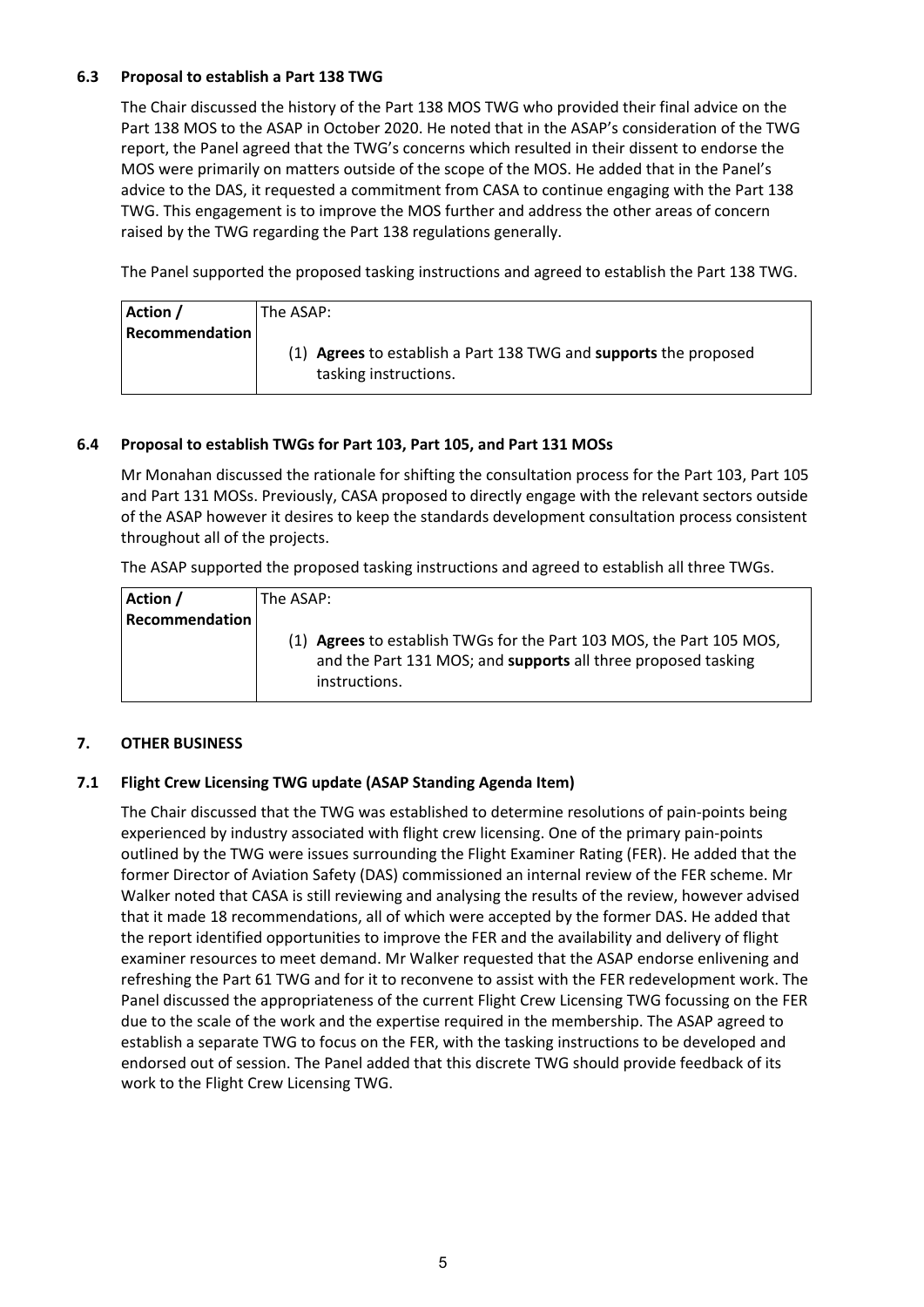| Action /              | The ASAP:                                                                |  |  |
|-----------------------|--------------------------------------------------------------------------|--|--|
| <b>Recommendation</b> |                                                                          |  |  |
|                       | (1) Agrees to establish a Flight Examiner Rating (FER) TWG.              |  |  |
|                       | (2) <b>Requests</b> the tasking instructions to be developed by the ASAP |  |  |
|                       | Secretariat and circulated with the Panel out of session.                |  |  |

## **7.2 Technical Working Group (TWG) status update**

The Secretariat updated the Panel on TWG activity since the previous meeting and advised that the Part 66 TWG and the Part 67 TWG met via videoconference. He added that the Part 67 TWG is on standby until a new Principal Medical Officer (PMO) is recruited at CASA.

The Chair enquired about the Part 43 and Part 176 TWGs. Mr Monahan advised that some delays are caused by other priority work and difficulties being allocated regulatory drafting resources at the Office of Parliamentary Counsel (OPC). He added that CASA plans to continue work on the projects, particularly Part 43, as soon as possible. Mr Thompson enquired about industry interest in Part 43 with Mr Walker and Mr Awad informing the Panel that the impacted sectors of industry are energised and in support. Commencing work with the Part 176 TWG continues to be on hold until the draft regulations and draft MOS are ready for review.

## **7.3 Visibility of the ASAP and TWGs to the broader industry**

Dr Clothier discussed that the activity of the ASAP and the TWGs are not well known amongst the broader industry and enquired whether there were opportunities to broaden the communication and visibility of the ASAP. Mr Walker suggested expanding the visibility of the ASAP on the CASA website and the creation of an ASAP and/or TWG activity register. Mr Clothier supported the idea of a risk register and added that it may be of interest to the broader industry to understand the risk aviation safety risk priorities of the ASAP and CASA. The Chair concluded that the topic is relevant to a review of the ASAP's Terms of Reference which will be discussed at the next meeting.

Patrick Murray Chair April 2021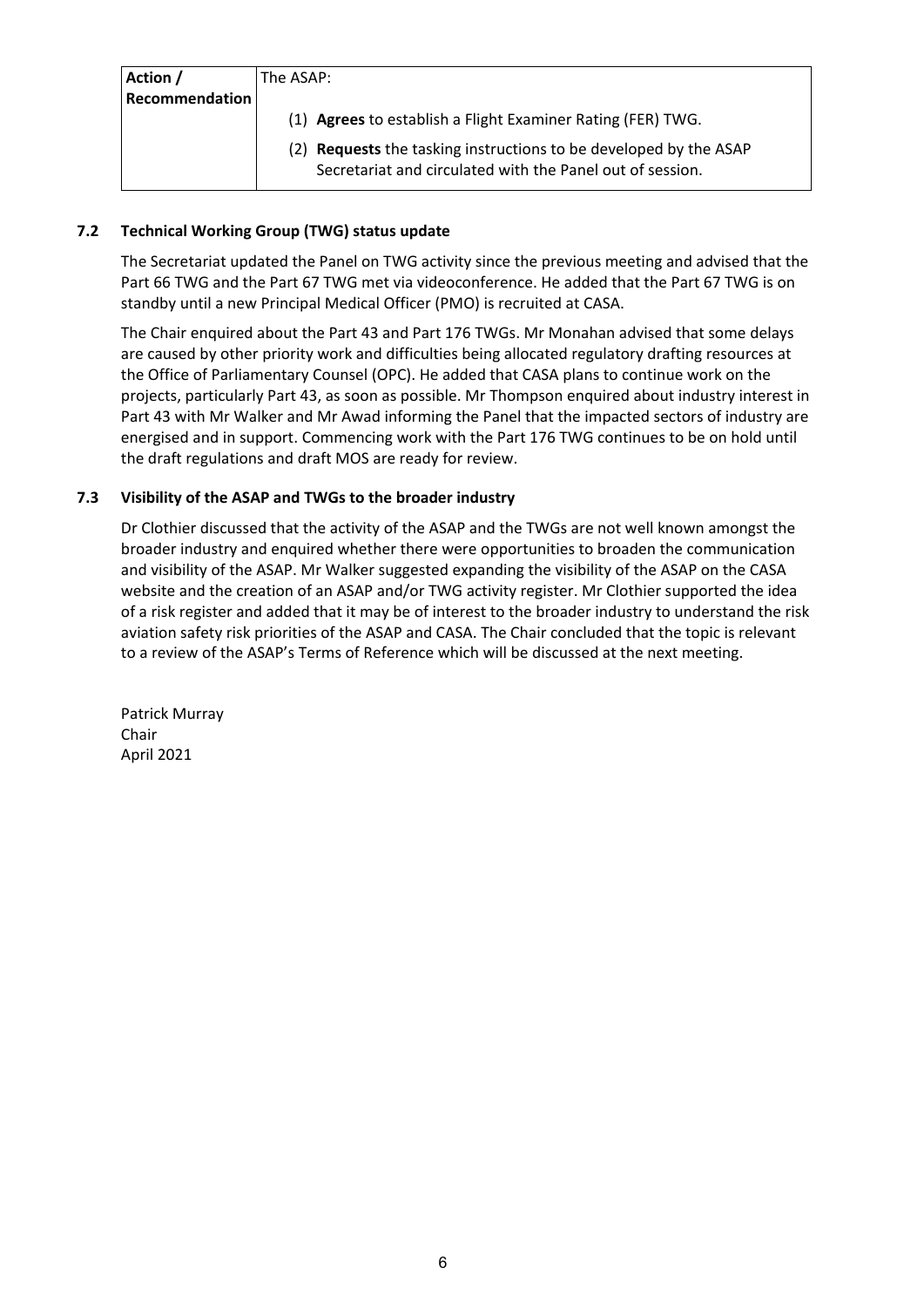Prof Patrick Murray

## **ATTENDING PANEL MEMBERS**

| Mr Mark Awad                          |                                                                                                                                        |  |  |  |
|---------------------------------------|----------------------------------------------------------------------------------------------------------------------------------------|--|--|--|
| Dr Reece Clothier                     |                                                                                                                                        |  |  |  |
| Mr Ray Cronin (via videoconference)   |                                                                                                                                        |  |  |  |
| Ms Adrianne Fleming                   |                                                                                                                                        |  |  |  |
| Mr John Gissing (via videoconference) |                                                                                                                                        |  |  |  |
| Mr Chris Monahan                      |                                                                                                                                        |  |  |  |
| Mr Malcolm Sharp                      |                                                                                                                                        |  |  |  |
| Mr Mark Thompson                      |                                                                                                                                        |  |  |  |
| Mr Rob Walker                         |                                                                                                                                        |  |  |  |
| <b>APOLOGIES</b>                      |                                                                                                                                        |  |  |  |
| Mr Stuart Aggs                        |                                                                                                                                        |  |  |  |
| <b>OBSERVERS</b>                      |                                                                                                                                        |  |  |  |
| Mr Matthew Di Toro                    | <b>ASAP Secretariat</b><br>Civil Aviation Safety Authority                                                                             |  |  |  |
| Mr Simon Moore                        | <b>Executive Director Aviation and Airports</b><br>Department of Infrastructure, Transport, Regional Development and<br>Communications |  |  |  |

## **ATTACHMENT 1**

Updated Action Register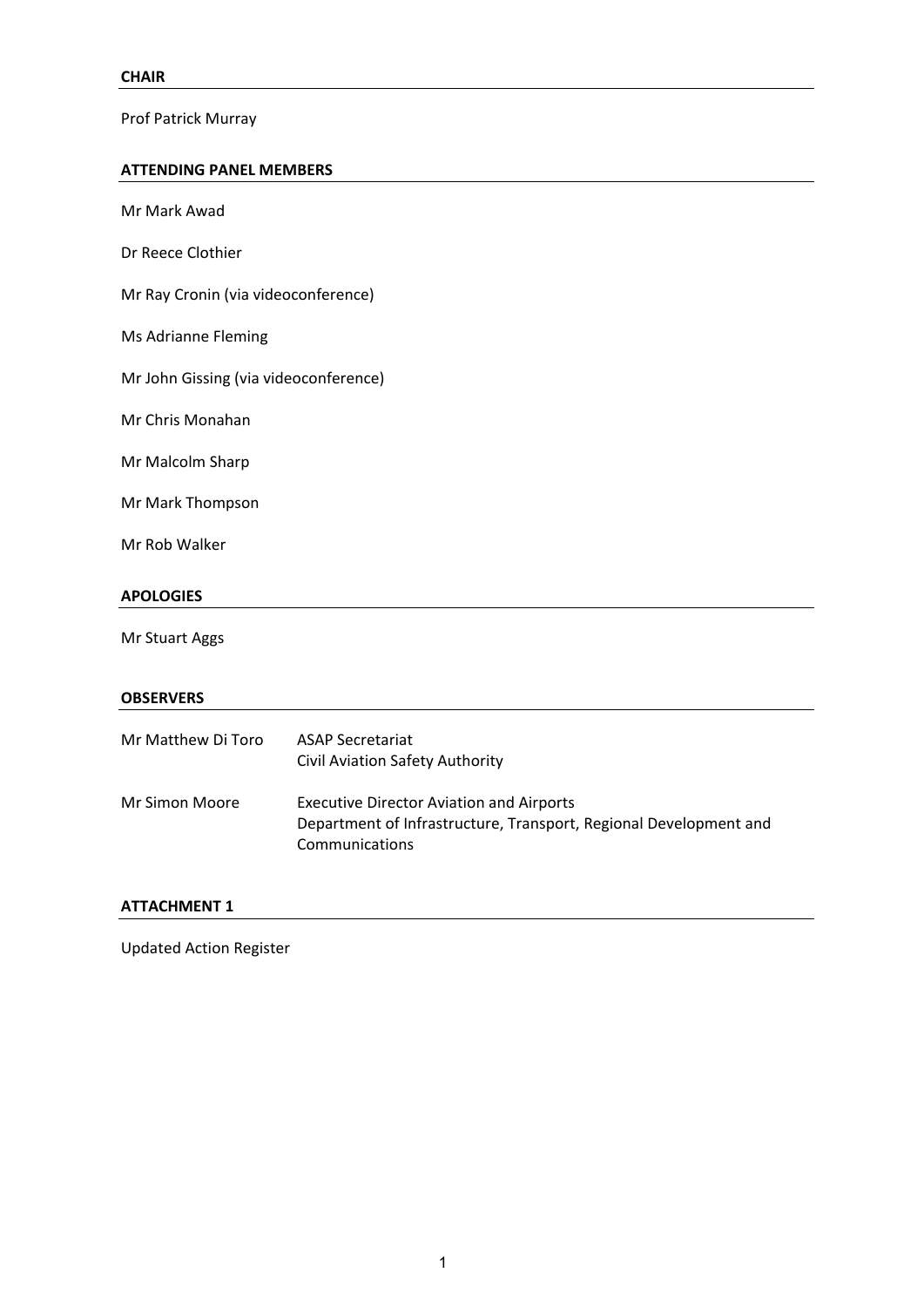

| Reference    | Action/Recommendation                                                                                                                                                                                        | Responsible         | Status                                                                                                                                                                                                                                                                                                                                                                                                                                                                                                                                                                                                                                                                                                                                                                                 |
|--------------|--------------------------------------------------------------------------------------------------------------------------------------------------------------------------------------------------------------|---------------------|----------------------------------------------------------------------------------------------------------------------------------------------------------------------------------------------------------------------------------------------------------------------------------------------------------------------------------------------------------------------------------------------------------------------------------------------------------------------------------------------------------------------------------------------------------------------------------------------------------------------------------------------------------------------------------------------------------------------------------------------------------------------------------------|
| $2017 - 2/2$ | CASA to provide further advice on issues raised by panel members:<br>- Multiple flight testing requirements for flight examiner ratings<br>- Recognition of foreign simulator training                       | <b>CASA</b>         | <b>Closed.</b> Mr Monahan advised the Panel that CASA continued to pursue the recognition of<br>foreign simulators and noted that the COVID-19 pandemic enabled the opportunity to test the<br>process. CASA is committed to taking applications to recognise a foreign simulator on a case-<br>by-case basis. Mr Monahan noted that the goal is to have operators supply third-party audits<br>to CASA which will meet CASA's requirements. The potential cost impost of audits and<br>surveillance activity of foreign simulators which required CASA presence was also discussed.                                                                                                                                                                                                   |
| $2018 - 1/1$ | ASAP to maintain a watching brief on potential issues arising from shortages of<br>skilled aviation personnel.                                                                                               | <b>ASAP</b>         | <b>Closed.</b> The Panel discussed the skilled personnel shortage could approach the industry<br>quicker than anticipated as many personnel have left the industry during the pandemic. Mr<br>Walker advised that CASA received 65 applications for its Aircraft Maintenance Engineer<br>(AME) scholarship which may indicate some level of interest in the LAME pathway. Mr Gissing<br>also raised concern on the shortage and noted that there is a lack of data and suggested a<br>survey be conducted which informed the industry where the shortages are. The Panel<br>discussed that the potential skills shortage remains to be seen as an aviation safety issue,<br>however would require the appropriate data before making that determination. (See Action<br>Item 2021-1/1) |
| 2019-1/5     | CASA to provide an update on the discussions between CASA and ASQA.                                                                                                                                          | CASA/<br>Department | 2021-1: Mr Walker advised that there were senior management changes at the Australian<br>Skills Quality Authority (ASQA) and CASA is set to engage with ASQA in March. The Panel<br>reiterated previous comments that if the government is providing funding for a specific<br>outcome (i.e. more skilled aviation personnel), then the funding should be linked to a license<br>as opposed to a diploma. CASA to provide an update to the ASAP at the next meeting.                                                                                                                                                                                                                                                                                                                   |
| $2020 - 2/1$ | CASA to take a lead on moving ahead and coordinating a review of potential<br>solutions to the issue of congestion of IFR training flights at major city airports<br>and ground-based navigation facilities. | <b>CASA</b>         | <b>Closed.</b> Mr Monahan advised that CASA supports the use of simulators for IFR training using<br>ground-based navigation aids but noted that it would depend on the sophistication of the<br>simulator. CASA is also open to entertain the use of lower-tech simulators with a discussion<br>on the gap in training but noted that operators will need to approach CASA to offer an<br>alternate means of compliance and added that they are encouraged to do so. The Panel<br>discussed the need to communicate with general aviation operators that they are encouraged<br>to offer alternate means of compliance. (See Action Item 2021-1/2).                                                                                                                                   |